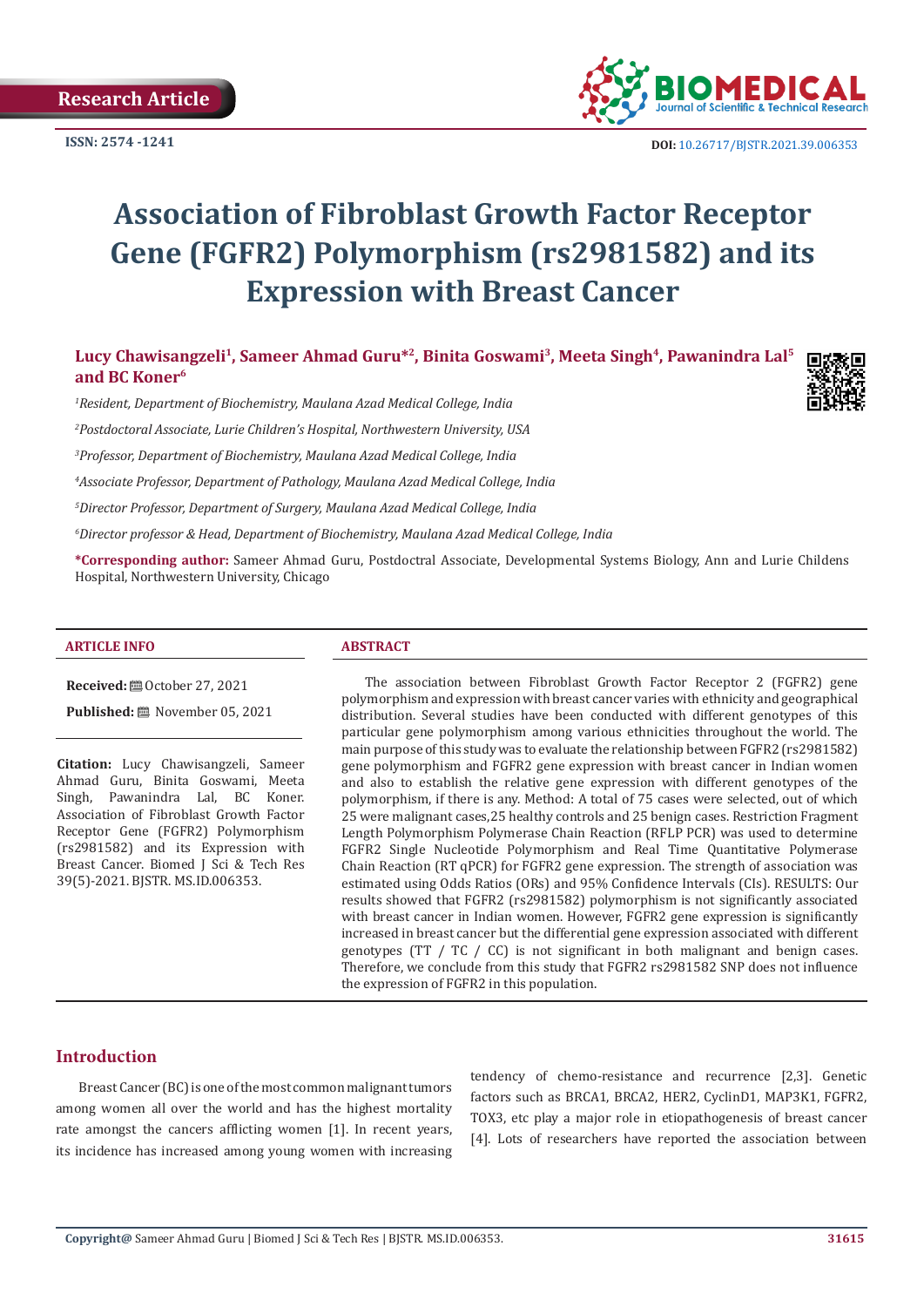FGFR2 polymorphism and BC risk [5-7]. FGFRs mediate signaling of fibroblast growth factors (FGFs) and have numerous important functions [8]. FGFR2 gene is located at chromosome 10q26 and acts through multiple downstream signaling pathways that play vital roles in cell proliferation, survival and differentiation [9]. The role of FGFR pathway as a predictive/prognostic marker has been investigated through various studies. According to these studies, aberrant FGFR2 expression is associated with an increased risk of BC and correlates with poor prognosis [10,11]. According to Gene Wide Association Study (GWAS), five single nucleotide polymorphisms (SNPS) (rs7895676, rs2912781, rs10736303, rs2912778 and rs2981582) in the non-coding region of FGFR2 were found to have a significant association with breast cancer. FGFR2 (rs2981582) in intron 2 has been identified as the most significant breast cancer risk locus by the Breast Cancer Association Consortium genome wide association study [12]. Hunter et.al (2007) also identified four other SNPs, rs11200014, rs2420946, rs1219648 and rs2981579 in intron 2 of FGFR2 that are also associated with breast cancer [13]. Therefore, it becomes very important to understand the FGFR pathway on how it leads to BC and how it can be targeted. Several trials are being done with multiple agents that target FGFR pathway components [14-16]. According to these trials, identification of patients with FGFR pathway amplified tumors who may respond to this treatment may be possible. Large number of studies are available on relevance between FGFR2 single nucleotide gene polymorphisms (rs2981582 and rs2981579) and breast cancer, but the results vary with geographical differences [17]. There is hardly any study exploring the association of rs2981582 FGFR2 polymorphism in patients of breast cancer with Indian ethnicity. Therefore, we developed an interest to elucidate the frequency of this polymorphism and its influence on FGFR2 expression in Indian patients with breast cancer.

### **Materials and Methods**

#### **Study Site and Patient Recruitment**

The present study was conducted at the Department of Biochemistry in collaboration with the Department of Surgery and Department of Pathology, Maulana Azad Medical College and Associated Hospitals, New Delhi, India. The Institutional Ethics Committee (IEC) of Maulana Azad Medical College approved the study and written informed consent was provided by all participants for blood sampling and genetic testing. All the research has been conducted in accordance with the Helsinki declaration. Patients were consecutively recruited from July, 2018 to December, 2020 in Lok Nayak Hospital, New Delhi, India. Twenty-five female patients who were histopathologically diagnosed with breast cancer were included in the study. Another 25 patients with benign fibroadenoma were also recruited. The control subjects comprised of twenty-five unrelated healthy women. Patients with history of other malignancies or other systemic diseases were excluded from the study.

### **Genotyping**

Peripheral blood samples from cases and healthy control subjects were collected in EDTA anticoagulant vials and stored at −80°C until used for further process. Whole genomic DNA was isolated from the peripheral blood mononuclear cells (PBMNCs) using HiPurATM Blood Genomic DNA Miniprep Purification Kit (Ref: MB504-50PR, Country of origin: India) according to the manufacturer's instructions. The quality of DNA was checked by Ethidium Bromide (EtBr) stained 1% agarose gel electrophoresis. The DNA quantity and integrity were determined by A260/280 ratio using NanoDrop spectrophotometer (Washington, DC, USA). Polymerase Chain Reaction Restriction Fragment Length Polymorphism (PCR-RFLP) technique was used to study rs2981582 single nucleotide polymorphism in FGFR2 gene. The detailed information of the FGFR2 SNPs, primer sequences used for amplification, PCR amplicon sizes, restriction edonucleases used and size of products obtained after restriction digestion are given in Table 1. The restriction digestion fragments were resolved and analyzed by 3% to 3.5% agarose gel electrophoresis using EtBr as staining dye.

#### **RNA Isolation and cDNA Synthesis**

Total RNA was extracted from all the subjects using Geneaid Total RNA Mini Kit (Cat. No. RB100, Country of origin: Taiwan) according to the manufacturer's instructions. Briefly, 300µL of peripheral blood in an eppendorf was mixed with 900µL of RBC lysis buffer, incubated at room temperature for half an hour and centrifuged for 10minutes at 3500 RPM. The supernatant was discarded, and this step was repeated till a whitish cell pallet appeared at the bottom of the eppendorf tube. This cell pallet was mixed with 200µL cell lysis buffer and incubated for 10minutes. The ingredients of the eppendorf tube were then transferred to columns, provided with the kit, and centrifuged at high speed (14000 RPM) for 2minutes. The temperature of the centrifuge machine was set at 4°C. The columns were then washed with 75% alcohol and RNA was eluted down in RNAse free water (100µL). RNA integrity was determined by agarose gel electrophoresis (2%) and concentration was determined by measuring absorbance at 260 nm as discussed above.

The RNA was converted to complementary DNA (cDNA) using cDNA synthesis kit (Thermo Fisher Scientific, USA) by following manufacturer's instructions as provided with minor modifications. I brief, total RNA (100 ng),  $2 \mu L$  oligo (dT) primer, and  $9 \mu L$  water were mixed and incubated at 70°C for 5 minutes in a thermal cycler. This reaction mixture was then mixed with 5X RT buffer (4 $\mu$ L), 5 mM dNTPs (2 $\mu$ L), 1 $\mu$ L each of RNAse inhibitor, and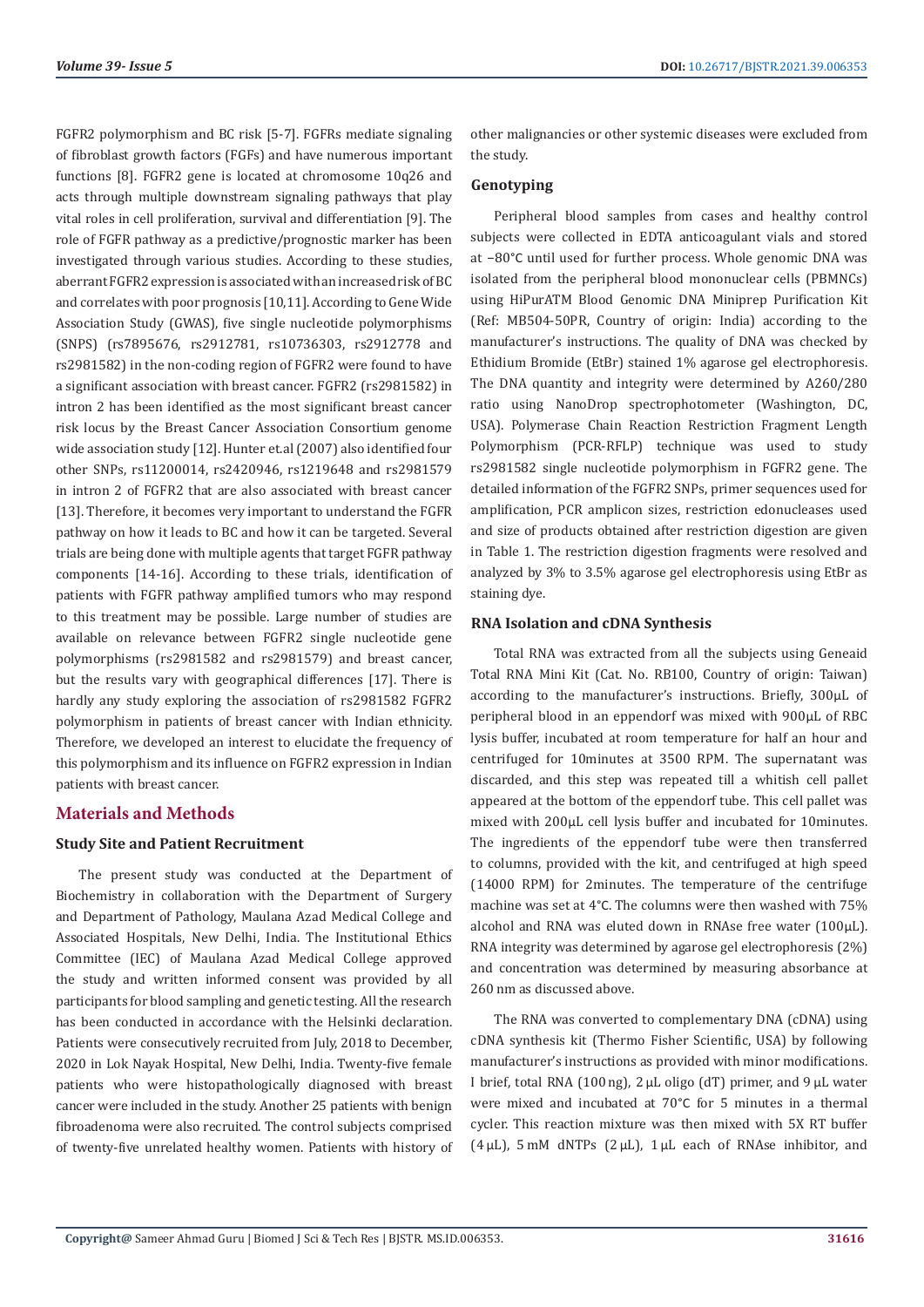reverse transcriptase enzyme in a total volume of 20 µL. This mix was incubated at 42°C for 1 h and then heated to 95°C to stop the reaction. The cDNA was stored at −80°C until used for expression studies.

# **Quantitative Real Time Polymerase Chain Reaction (qRT-PCR)**

Quantitative RT-PCR was used to carry out relative expression of FGFR2 gene on a Rotor-Gene Instrument (QIAGEN; Skelton House, Lloyd, Manchester, UK). β-actin gene was used as reference gene for normalizing. The primers used were as follows:

FGFR2 forward primer 5′-TCCACATGGAGATATGGAACAGGA-3′

FGFR2 Reverse primer 5′-GGAGCTATTTATCCCCGAGTG-3′

β-actin Forward primer 5′-CGACAACGGCTCCGGCATGTGC-3′

β-actin Reverse primer 5′-CGTCACCGGAGTCCATCACGATGC-3′

A 20 µL reaction mixture consisting of 10 µL SYBR Green Master Mix, 1<sub>µL</sub> cDNA (equivalent to 100 ng RNA), 0.3 µL forward primer (25 pm/µL), 0.3 µL reverse primer (25 pm/µL), and 8.4 µL water. The thermal cycling conditions were standardized to match both FGFR2 and β-actin specific primers. The final standardized temperature profile consisted of a denaturation program of 95°C for 5 min followed by 40 cycles of denaturation at 95ºC for 15 seconds, annealing at 60ºC for 45 seconds, and extension at 72ºC for 50 seconds with a final extension at 72ºC for 10 minutes. The quantification was expressed as 2<sup>−∆∆CT</sup> or fold change using Livak method adopted from (https://doi.org/10.1177/1010428317713857 and [https://](https://doi.org/10.1007/s13577-020-00370-6) [doi.org/10.1007/s13577-020-00370-6](https://doi.org/10.1007/s13577-020-00370-6)).

### **Statistical Analysis**

Chi-square test was performed for comparison of genotypic frequency distribution between:

- **I)** All patients and healthy controls,
- **II)** Benign patient's vs healthy controls and

**III)** Malignant patient's vs healthy controls and IV) benign vs malignant patients. Odds ratio along with corresponding 95% confidence intervals (CIs) were used for estimation of individual genotypic risk for breast cancer by employing codominant model of inheritance. Continuous data was analysed by student t-test and One-way ANOVA (Analysis of variance). Moreover, all the p-values were corrected, in case of multiple comparisons, by employing Tukey's post hoc test. These statistical analyses were performed by GraphPad Prism 5.lnk software package and a p value of <0.05 was considered statistically significant.

### **Results**

The clinicopathological and demographic characteristics of patients and healthy controls are represented in Tables 1 & 2. In contrast to healthy controls (mean ±SD=34.28±9.3), the breast cancer patients tended to be younger (mean ± SD=32.52+11.13) taken together was more. Further, when the breast cancer patients were subdivided, benign patients were comparatively found to be younger (mean ±SD=30.76±12.65) followed by healthy subjects (mean ±SD=34.28±9.3) and then by malignant patients (mean ±SD=46.2±15.54). Principally, we did not find any significant differences in basic demographic characteristics among the healthy subjects and breast cancer patients when taken together except that breast cancer patients significantly tend to be multiparous and married. However, significant differences were seen in basic characteristics including age at menarchy, parous status, menopausal status, breast feeding and marital status, but feeding habits, between subtypes. All the basic characteristics of healthy and breast cancer subjects, along with statistical analysis, have been presented in Tables 2 & 3.

**Table 1:** Score of overall students' barrier perception to exclusive e- learning (n=1137).

| <b>Subjects</b>    | Age (Mean+SD)     | p-value | Weight (Kgs)      | p-value | <b>Age at Menarche</b> | p-value |  |
|--------------------|-------------------|---------|-------------------|---------|------------------------|---------|--|
| Healthy controls   | $34.28 \pm 9.3$   | >0.01   | $59.92 \pm 7.73$  | > 0.05  | $13.04 \pm 0.93$       | ns      |  |
| Benign patients    | $30.76 \pm 12.65$ |         | 51.04±12.15       |         | $12.64 \pm .86$        |         |  |
| Healthy controls   | $34.28 \pm 9.3$   |         | $59.92 \pm 7.73$  | ns      | $13.04 \pm 0.93$       |         |  |
| Malignant patients | $46.2 \pm 15.54$  | ns      | $65.36 \pm 15.60$ |         | $13.12 \pm 0.88$       | ns      |  |
| Benign patients    | 30.76±12.65       |         | $51.04 \pm 12.15$ |         | $12.64 \pm .86$        |         |  |
| Malignant patients | $46.2 \pm 15.54$  | > 0.001 | 65.36±15.60       | >0.001  | $13.12 \pm 0.88$       | ns      |  |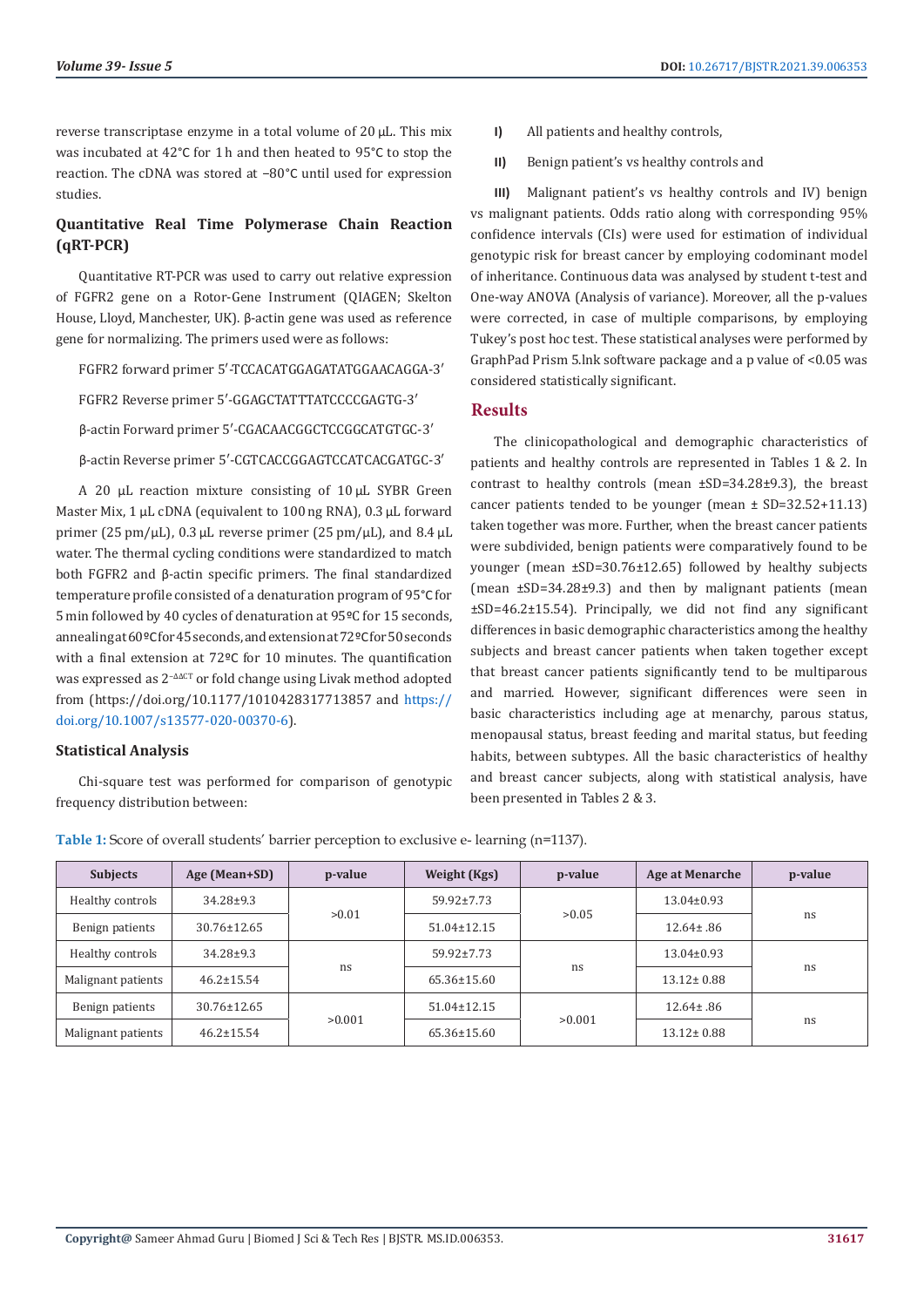|                            |                             | <b>Total Cases and Healthy Controls</b> |            |          | <b>Breast cancer subtype</b> |                              |            |          |  |
|----------------------------|-----------------------------|-----------------------------------------|------------|----------|------------------------------|------------------------------|------------|----------|--|
| <b>Variable</b>            | <b>Controls</b><br>$(N=25)$ | Cases $(N=50)$                          | Chi-Square | p-value  | <b>Benign</b><br>$(N=25)$    | <b>Malignant</b><br>$(N=25)$ | Chi-Square | p-value  |  |
| <b>AGE AT MENARCHE</b>     |                             |                                         |            |          |                              |                              |            |          |  |
| $> 12.5 N(\%)$             | 6(24)                       | 18 (36)                                 |            |          | 7(28)                        | 11(44)                       | 6.11       | 0.01     |  |
| $<$ 12.5 N(%)              | 19 (76)                     | 32 (64)                                 | 3.43       | 0.06     | 18 (72)                      | 14 (56)                      |            |          |  |
| <b>PAROUS STATUS</b>       |                             |                                         |            |          |                              |                              |            |          |  |
| Multiparous N(%)           | 6(24)                       | 33 (66)                                 |            |          | 12 (48)                      | 21 (84)                      |            |          |  |
| Single $N(\%)$             | 3(12)                       | 3(6)                                    | 35.69      | < 0.0001 | 2(8)                         | 1(4)                         | 29.44      | < 0.0001 |  |
| Nulliparous N(%)           | 16(64)                      | 14 (28)                                 |            |          | 11 (44)                      | 3(12)                        |            |          |  |
| <b>MENOPAUSAL STATUS</b>   |                             |                                         |            |          |                              |                              |            |          |  |
| Menopausal N(%)            | 3(12)                       | 18 (36)                                 |            |          |                              | 6(24)                        | 12(48)     |          |  |
| Non-menopausal<br>$N(\% )$ | 22 (88)                     | 32(64)                                  | 0.57       | 0.45     | 19 (76)                      | 13(52)                       | 12.5       | 0.0004   |  |
| <b>BREAST FEEDING</b>      |                             |                                         |            |          |                              |                              |            |          |  |
| Yes $N(\% )$               | 16(64)                      | 36(72)                                  |            |          | 14 (56)                      | 22 (88)                      |            |          |  |
| No $N(\%)$                 | 9(36)                       | 14 (28)                                 | 1.47       | 0.22     | 11 (44)                      | 3(12)                        | 25.4       | < 0.0001 |  |
| <b>MARITAL STATUS</b>      |                             |                                         |            |          |                              |                              |            |          |  |
| Married                    | 11 (44)                     | 39 (78)                                 |            | < 0.0001 | 16(64)                       | 23 (92)                      | 21.24      | < 0.0001 |  |
| Unmarried                  | 14 (56)                     | 11 (22)                                 | 22.89      |          | 9(36)                        | 2(8)                         |            |          |  |
| <b>FOOD HABIT</b>          |                             |                                         |            |          |                              |                              |            |          |  |
| Vegetarian                 | 8(32)                       | 25(50)                                  | 5.97       | 0.01     | 14 (56)                      | 11(44)                       | 2.42       | 0.11     |  |
| Non-vegetarian             | 17 (68)                     | 25 (50)                                 |            |          | 11 (44)                      | 14 (56)                      |            |          |  |

**Table 2:** Basic demographic characteristics of healthy controls and breast cancer patients.

| Table 3: Association of breast cancer risk with FGFR2 (rs2981582) polymorphism. |  |
|---------------------------------------------------------------------------------|--|
|---------------------------------------------------------------------------------|--|

| Controls n                   |         | All breast cancer cases (n=50) |                          |                          | Malignant cases $(n=25)$ |                             |       | Benign cases $(n=25)$    |                              |              |
|------------------------------|---------|--------------------------------|--------------------------|--------------------------|--------------------------|-----------------------------|-------|--------------------------|------------------------------|--------------|
| Genotype<br>or allele<br>(%) | n(%)    | OR (95% CI)                    | p-value                  | n(%)                     | OR (95% CI)              | p-value                     | n(%)  | OR (95%)<br>$\mathbf{C}$ | p-value                      |              |
| rs.2981582. Codominant model |         |                                |                          |                          |                          |                             |       |                          |                              |              |
| <b>TT</b>                    | 17 (68) | 24 (48)                        | $---$                    |                          | 14 (56)                  | ---                         | $---$ | 10(40)                   | $-$                          | $ -$         |
| <b>TC</b>                    | 01(4)   | 05(10)                         | 3.54(0.378 to<br>33.107) | 0.26                     | 02(8)                    | 2.42(0.1988 to<br>29.6617)  | 0.48  | 03(12)                   | $5.1(0.4653)$ to<br>55.8940) | 0.18         |
| cc                           | 07(28)  | 21(42)                         | 2.12(0.7382 to<br>6.1167 | 0.16                     | 09(36)                   | $0.64(0.2197)$ to<br>1.8814 | 0.42  | 12(48)                   | 2.91(0.8637<br>to 9.8335)    | 0.08         |
| <b>Dominant model</b>        |         |                                |                          |                          |                          |                             |       |                          |                              |              |
| $TC+CC$                      | 08(32)  | 26(52)                         | 2.3(0.8410 to<br>6.3015  | 0.1                      | 11 (44)                  | 1.66(0.5270<br>to 5.2898)   | 0.38  | 15(60)                   | 3.18(0.9989<br>to 10.1716)   | 0.05         |
| <b>Allele Specific model</b> |         |                                |                          |                          |                          |                             |       |                          |                              |              |
| T                            | 0.7(70) | 0.53(53)                       | $---$                    | $\overline{\phantom{m}}$ | 0.6(60)                  | ---                         | $---$ | 0.3(30)                  |                              |              |
| C                            | 0.3(30) | 0.47(47)                       | 2.06(1.1578 to<br>3.6980 | 0.01                     | 0.4(40)                  | 1.55(0.8660 to<br>2.7941    | 0.13  | 0.7(70)                  | 5.44(2.9735<br>to 9.9688)    | ${}< 0.0001$ |

# **Risk Analysis of FGFR2 Polymorphisms in Concert with Breast Cancer**

The genotypic and allele distribution of FGFR2 polymorphisms (rs nos. of FGFR2 pols) are shown in Table 3. The risk analysis based on calculation of odds ratio showed association of FGFR2 polymorphism with overall breast cancer risk. It was observed that FGFR2 polymorphism exhibited a heightened overall breast risk in both codominant and dominant models though it was not significant. In codominant model the heterozygous genotype (TC) depicted the highest risk (OR=3.54; 95% CI= 0.378 to 33.107; p=0.26) followed by recessive homozygous (CC) (OR=2.12; 95% CI= 0.7382 to 6.1167; p=0.16); dominant model; TC+CC; (OR=2.30; 95% CI= 0.8410 to 6.3015; p=0.10). The allele specific model depicted a statistically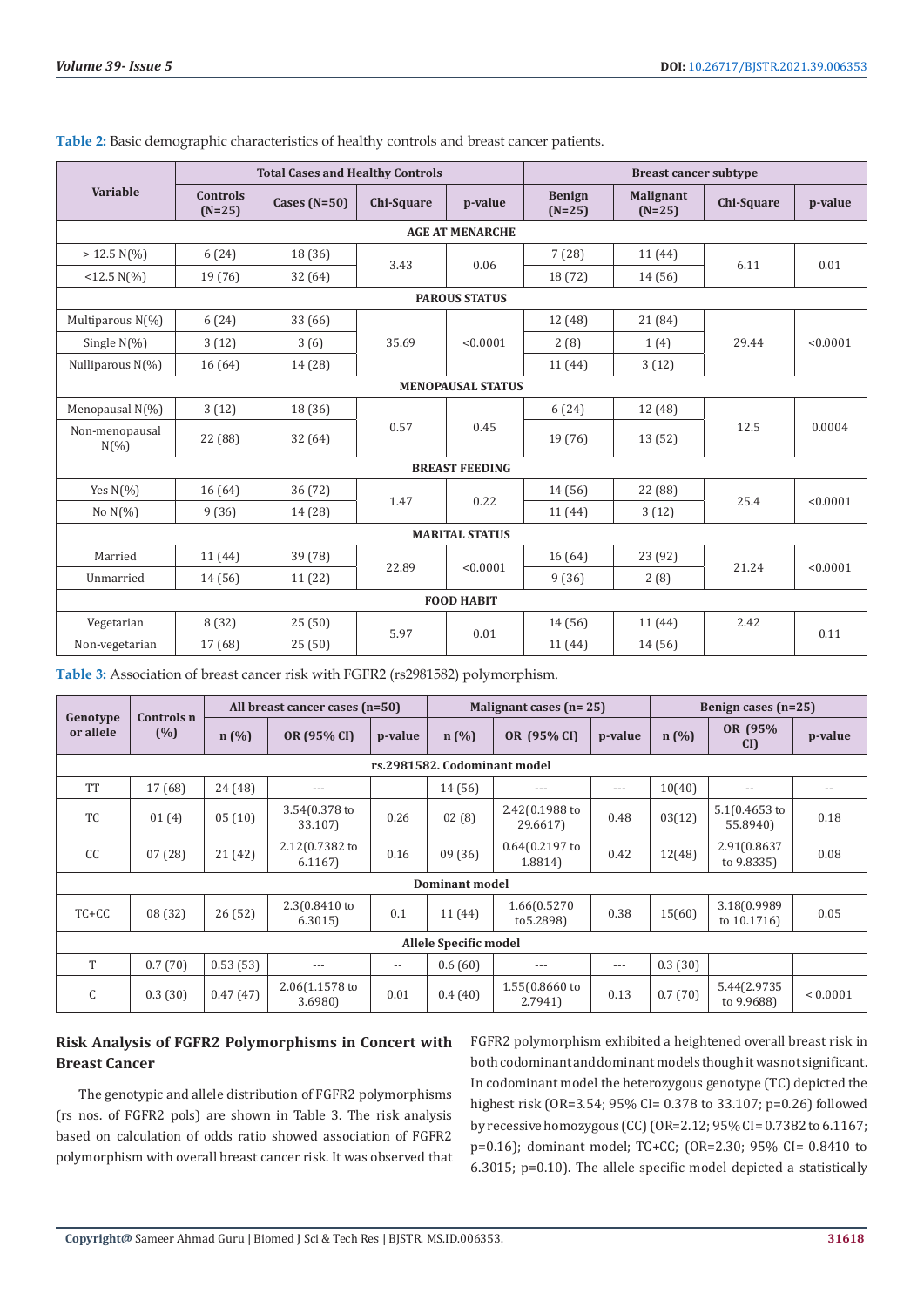increased risk of overall breast cancer associated with the minor allele of the polymorphism (C allele; OR=2.06 95% CI=1.1578 to 3.6980; p=0.01).When patients were sub-grouped based on the type of tumor; benign and malignant, TC genotype in dominant model, TC+CC additive genotype in dominant model and C allele in allele specific model showed a non-statistical heightened risk for malignant breast cancer (OR=2.42; 95% CI= 0.1988 to 29.6617; p=0.48: OR=1.66; 95% CI= 0.5270 to 5.2898; p=0.38 and OR=1.55; 95% CI= 0.8660 to 2.794; p=0.13 respectively). Further, the recessive CC genotype was found to be associated with decreased risk of malignant breast cancer in codominant model, though the results were not significant (Table 3). Increased associations were observed between benign breast cancer and heterozygous (TC) and recessive homozygous genotypes (CC) (OR=5.10; 95% CI= 0.4653 to 55.8940; p=0.18 and OR=2.91; 95% CI= 0.8637 to 9.8335; p=0.08 respectively) in codominant model. Also, in dominant model of inheritance, the FGFR2 was found to be nonsignificantly associated with increased risk for benign breast tumor (TC+CC: OR=3.18; 95% CI= 0.9989 to 10.1716; p=0.05). Moreover, a statistically increased risk for benign breast tumor was associated with recessive allele (C) of FGFR2 polymorphism in allele specific model of inheritance (OR=5.44; 95% CI= 2.9735 to 9.9688; p<0.0001).

# **FGFR2 mRNA Expression and Polymorphism (rs2981582) in Concert with Breast Cancer**

We analysed the mRNA expression of FGFR2 gene and compared it among healthy controls and breast cancer patients. It was observed that RGFR2 mRNA expression varied significantly among healthy controls and breast cancer patients. Breast cancer patients exhibited an increased FGFR2 mRNA expression compared to healthy control subjects (mean fold ± SD=4.33+4.20, Table 3). We further compared FGFR2 mRNA expression among benign and malignant breast cancer patients and observed that FGFR2 mRNA expression was significantly raised by 2.95-fold in malignant subjects compared to benign tumor ones (mean fold ±SD=2.49+1.21 vs 7.35+5.88; p=0.0002 respectively, Table 4 and Figure 1). Next, we categorized patients based on genotypic distribution of FGFR2 (rs2981582) polymorphism and analyzed the FGFR2 mRNA expression in breast cancer patients with reference to their genotype. We observed an increased FGFR2 mRNA expression in patients with mutant homozygous (CC) genotype (mean fold± SD=5.51±5.59) compared to patients with wild type (TT) (mean fold +SD=4.46±3.94) and heterozygous (CC) genotypes (mean fold ±SD=3.79±2.10), but this difference did not reach statistical significance (Table 4 & Figure 2). Similarly, FGFR2 mRNA expression in concert with FGFR2 (rs2981582) polymorphism genotype was analysed in patients of benign and malignant tumour separately (Table 5). However, we could not reach any meaningful inference as the FGFR2 mRNA expression did not follow a meaningful pattern. The results of the analysis are depicted in Table 4 below.

| <b>FGFR2</b> expression       | Fold change + SD | p-value |
|-------------------------------|------------------|---------|
| <b>Breast Cancer Patients</b> | $4.33 + 4.20$    | --      |
| Benign patients               | $2.49 + 1.21$    | 0.0002  |
| Malignant patients            | $7.35 + 5.88$    |         |

**Table 4:** FGFR2 mRNA expression in healthy controls and breast

**Table 5:** FGFR2 mRNA expression in concert with FGFR2 (rs2981582) polymorphism.

| Genotype                      | Fold change + SD | p-value |  |  |  |  |  |
|-------------------------------|------------------|---------|--|--|--|--|--|
| In all breast cancer patients |                  |         |  |  |  |  |  |
| TT                            | $4.46 + 3.94$    |         |  |  |  |  |  |
| TC                            | $3.79 + 2.10$    | >0.05   |  |  |  |  |  |
| CC                            | $5.51 + 5.59$    | >0.05   |  |  |  |  |  |
| <b>Benign subjects</b>        |                  |         |  |  |  |  |  |
| <b>TT</b>                     | $2.91 + 1.29$    |         |  |  |  |  |  |
| TC                            | $2.39 + 1.21$    | >0.05   |  |  |  |  |  |
| CC                            | $1.93 + 0.97$    | >0.05   |  |  |  |  |  |
| <b>Malignant subjects</b>     |                  |         |  |  |  |  |  |
| <b>TT</b>                     | $7.20 + 6.09$    | --      |  |  |  |  |  |
| TC                            | $5.89 + 0.05$    | >0.05   |  |  |  |  |  |
| CC                            | $7.83 + 5.66$    | >0.05   |  |  |  |  |  |

# **Discussion**

cancer patients.

In addition to several known risk factors, studies have shown strong relations with FGFR2 gene in respect to breast cancer. Multiple genetic aberrations in FGFR2 which triggers the activation of up and/ or downstream FGFR2 signaling pathways have been identified in breast cancer [7]. In this study, SNP of FGFR2 rs2981582 of genotype T>C have been chosen for assessing the association with risk of breast cancer. The protocol resulted in fragment lengths of 176 base pairs, with genotype patterns wild type TT [176 base pairs(bp)], heterozygous TC (176+154+22 bp) and homozygous CC (154+22bp).On assessment of specific genotype association with breast cancer, our results show that on comparing malignant with healthy controls, a slightly higher risk is associated with heterozygous genotype TC with OR of 2.4 (95% CI=0.199-29.66) but is not statistically significant (p value=0.481) TT genotype being the wild type (Table 3). Also, while comparing malignant with benign cases, no significant risk in both heterozygous genotype TC (OR=0.47 95% CI=0.067-3.396 P-value=0.46) and homozygous genotype CC (OR=0.53 95%CI = 0.164-1.75 P-value=0.30) (Table 3) was observed. So, rs2981582 SNP did not alter the risk of benign or malignant breast tumour in this population. A study of 203 histopathologically confirmed cases of breast cancer and 200 cancer free controls by Liu et.al showed that the rs2981582 TT genotype is significantly associated with breast cancer in Chinese women (OR=1.831, p-value=0.037) [18] but no evidence of significant association was found in this study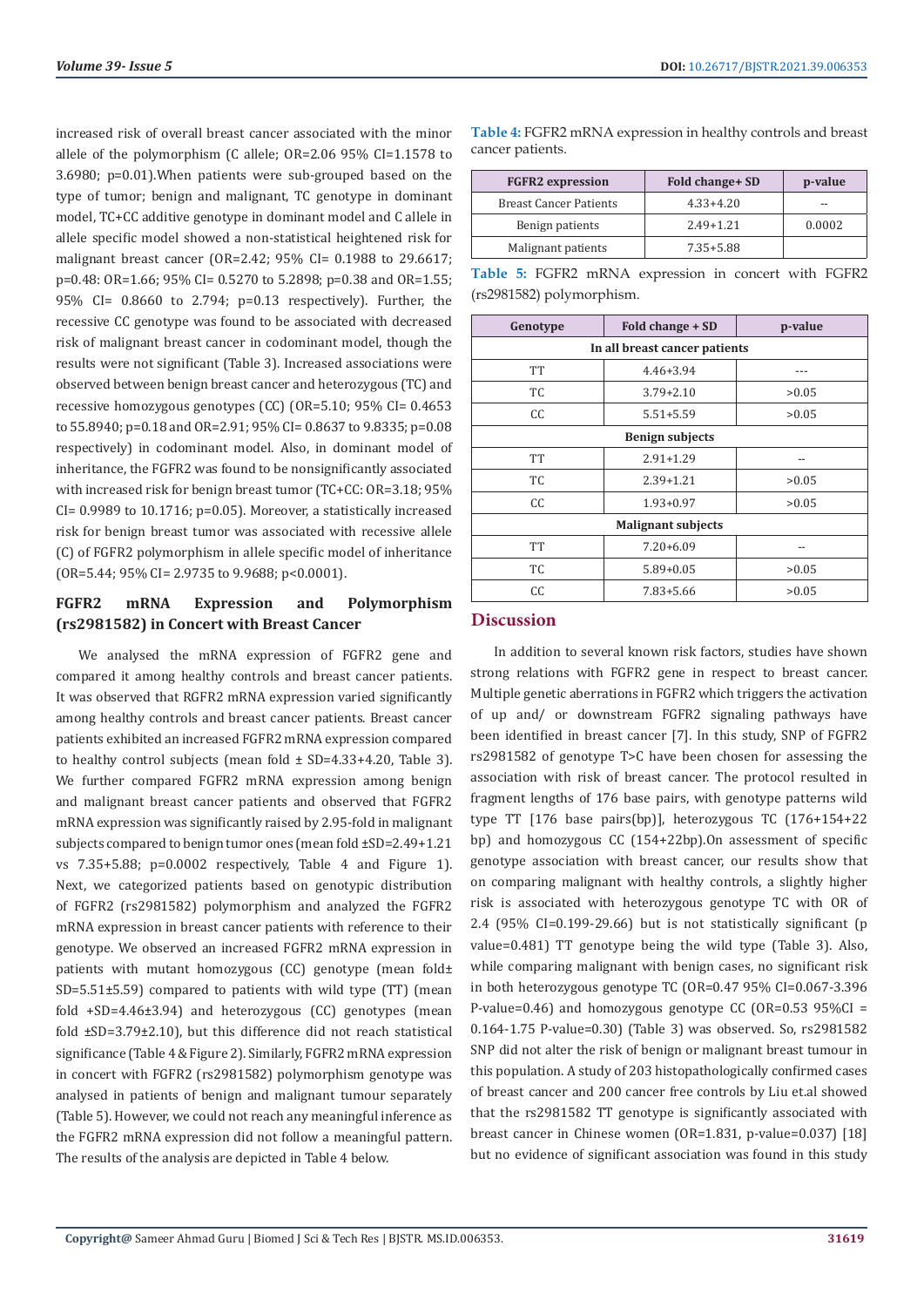of 25 breast cancer cases and 25 benign cases with 25 healthy controls. The small sample size may be attributed to the above finding in our study.

Our results have shown that FGFR2 expression was significantly increased in malignant cases (mean fold change =7.35±5.88) as compared to benign cases (mean fold change=2.49±1.219) with p-value of 0.0002 (Fig.1). This finding is correlating with the previous studies on overexpression of FGFR2 in breast cancer [19]. So we infer that altered expression of FGFR2 might have a

role in pathogenesis/malignant transformation of breast tumor / cancer. However, on comparison of FGFR2 expression among benign patients with different genotypes (rs2981582 T>C) the differential gene expression associated with different genotypes of the polymorphism (TT/TC/CC) was not found to be statistically significant (Figure 2). On comparing the same among malignant patients, FGFR2 gene expression among different genotypes in malignant cases was also statistically insignificant (Figure 3). So, we hypothesize from this study that rs2981582 SNP does not influence the expression of FGFR2 in this population.





**Figure 2:** FGFR2 expression with reference to FGFR2 polymorphism.

To the best of our knowledge, previous studies have not clearly documented possible relationship between FGFR2 expression with different genotypes of the polymorphism rs2981582. It is worth exploring which SNPs of FGFR2 gene influence its expression or if there is some gene-gene or gene-environment interaction influencing its expression in breast cancer.

# **Declarations**

- **a)** The authors declare that there are no competing conflicts of interest
- **b)** No funding was received from any agency for conducting this study
- **c)** All the details are mentioned in the manuscript and no supplementary files are available. All the data is available.
- **d)** Ethics approval was obtained from the institutional ethics committee
- **e)** All the participants were recruited after their written consent
- **f)** All the authors have provided their consent for publication of the study findings.